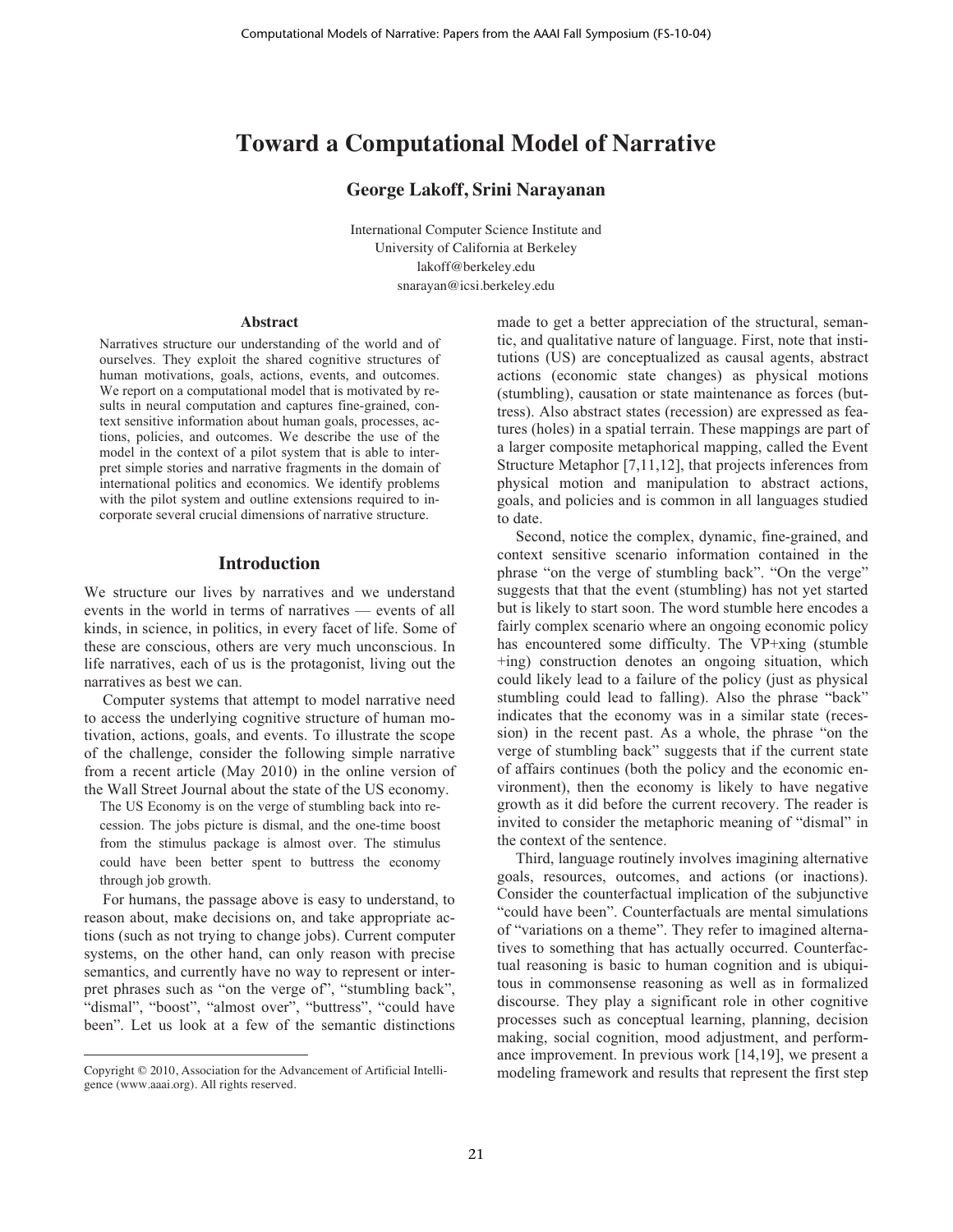toward a computationally adequate cognitive model of counterfactuals. Our treatment of counterfactuals comes from independent considerations of cognitively motivated event structure representation useful for event coordination and for language processing. Our model is able to capture the variety, scope, and inferential richness of the psychological data and makes detailed predictions about the neural substrate that underlies counterfactual processing.

More generally, reliance on fine-grained, context sensitive information about human goals, actions, policies, and outcomes is central to the semantics of language. Computer systems cannot make headway in processing human narrative unless they can represent and reason with such information. We address this challenge by proposing computer systems that simulate human knowledge and inference. Our approach combines over two decades of interdisciplinary work within the Neural Theory of Language (NTL) (http://www.icsi.berkeley.edu/NTL) and FrameNet (http://framenet.icsi.berkeley.edu) projects at the International Computer Science Institute (ICSI) and the University of California, Berkeley. The effort combines results from cognitive linguistics and computer science to build systems capable of meaning. This paper focuses on the structure and interpretation of narrative, describes the current state of our results, and identifies key directions of future work on the multiple dimensions of narrative.

# **Components of a cognitive model of narrative**

*Proposition: Narrative exploits the rich structure of human event and action representation. Encoding this structure is necessary for representing, reasoning about the form and content of narratives.*

A general ontology capable of describing human actions and events must fulfill some essential requirements. The action ontology and corresponding model has to be a) finegrained to capture the wide range of possible events and their interactions; b) context-sensitive and evidential in order to adapt to a dynamic and uncertain environment; c) cognitively motivated to allow humans to easily query and make sense of the answers returned; and d) elaborationtolerant so that new domain models can specialize existing representations without changing the basic primitives.

We have developed a parameterized model of the structure of events and processes that meets these requirements. Figure 1 shows the basic schema of events. We describe its main elements here.

*All events have a basic structure*: A basic event is comprised of a set of inputs, outputs, preconditions, effects (direct and indirect), and a set of resource requirements (consuming, producing, sharing and locking). Events are grounded at a time and place and have a duration. The *hasParameter* link in Figure 1 depicts the set of parameters



Figure 1: An ontological schema of Event Structure.

in the domain of the basic event type.

*Composite events have rich temporal structure and evolution trajectories*: The fine-structure of events is composed of key states (such as enabled, ready, ongoing, done, suspended, canceled, and stopped) and a partially ordered directed graph of transitions that represents possible evolution trajectories between these states (transitions include: prepare, start, interrupt, finish, cancel, iterate, resume, restart). Each of these transitions may be atomic, timed, stochastic or hierarchical (with a recursively embedded eventstructure).

*Composite events are composed of process primitives*: Verbal aspect (the temporal structure of events [11]) discriminates between events that are punctual, durative, (a)telic, (a)periodic, (un)controllable, (ir)reversible, ballistic, or continuous. Each type of event relates to a particular internal structure, which draw upon a set of process primitives and control constructs (sequence, concurrent, choice, conditionals, etc.). These primitives specify a partial execution ordering over subevents. The *composedBy* relation in Figure 1 shows the various process decompositions. [11,14,19] describe them in greater detail.

*Composite events support various construals*: Composite events can be viewed at different granularities using operations for *elaboration* (zoom-in) and *collapse* (zoom-out) [11]. In addition, specific parts and participants of a composite event can be *focused on, profiled* and *framed*. Construal operations are shown in Figure 1 through the *construedAs* relation.

*Events relate to each other in regular patterns*: A rich theory of inter-event relations allows sequential and concurrent enabling, disabling, or modifying relations. Examples include interrupting, starting, resuming, canceling, aborting or terminating relations, as shown in Figure 1 through the *eventRelation* relation.

# **Modeling Narrative: A Pilot System**

Complex reasoning about event interactions requires not only an event description, but also a dynamic model that can simulate the execution of the event unfolding over time. We can instantiate such a model with facts about a particular event, enabling us to project which situations are likely or possible based on the consumption and production of resources and the creation and elimination of states.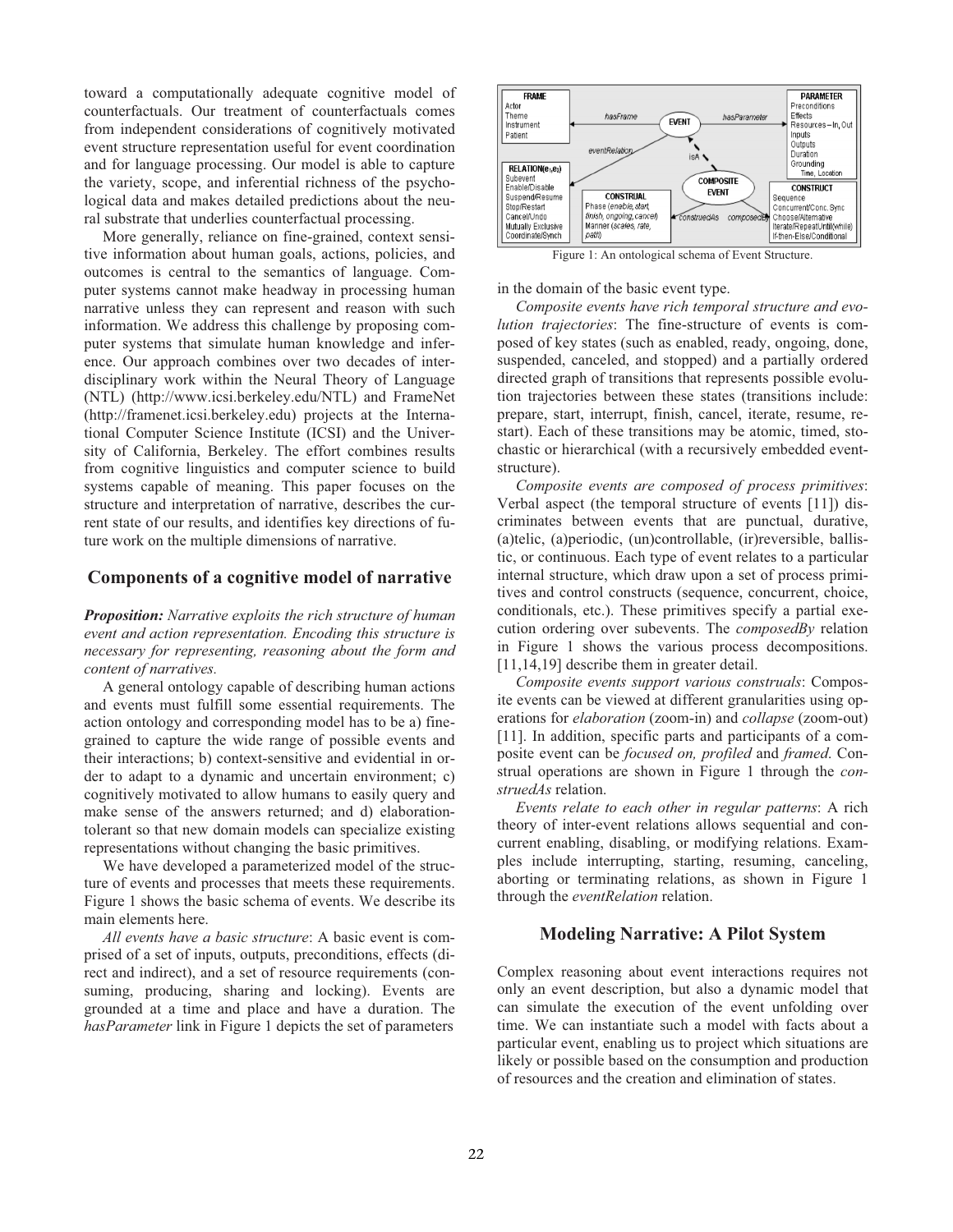

Figure 2: The KARMA pilot system for story understanding. The system interprets newspaper story fragments in the domain of international economics in context using metaphorical projections of embodied simulations from the domains of spatial motion and manipulation onto the abstract domain of economic policies, goals, and outcomes. The system computes the probabilistic *"best-fit"* of the input utterance, in the context of a) the background knowledge of the target domain (economics), b) previous utterances, c) metaphoric projections, and d) the evolving situation. The pilot system did not have the semantic analysis component which was more recently implemented [1,3,6] and not yet integrated.

Figurative reasoning about narratives requires modeling coordinated temporal processes complex, structured mental states. Our action theory for the Pilot system comprised of two central components; 1) an *active* (execting) representation of actions and events (called X-nets) based on extensions to Petri Nets and 2) a Temporal (Dynamic) Bayes Net model of *state* that captures and reasons about complex dependencies between state variables.

Systematic metaphors project these features onto abstract domains such as Economics enabling language to use motion terms to describe abstract actions and processes. The implemented system has three main components, namely the *source domain*, the *target domain* and the *metaphor maps*. The source and target domains are based on a model of action that is able to meet the representational requirements and support the kinds of inferential processes inherent in language understanding.

The central idea behind the model is that the reader interpreting a phrase that corresponds to a motion term is in fact performing a mental simulation of the entailed event in the current context. The basic idea is simple. We assume that people can execute simulations with respect to structures that are not linked to the body, the here and the now. In this case, actions are not carried out directly, but instead trigger simulations of what they would do in the imagined situation. The physical world is modeled by other schemas that have I/O links to the schema representing the planned action.

In the pilot implementation, source domain structure is encoded as connected motion schemas. The model of the source domain is a dynamic system based on inter-X-net *activation*, *inhibition* and *modulation.* In the simulation framework, whenever an executing x-net makes a control transition, it potentially modifies state, leading to asynchronous and parallel triggering or inhibition of other xnets. The notion of state as a graph marking is inherently distributed over the network, so the working memory of an x-net-based inference system is distributed over the entire set of x-net. This control and simulation regime remains central to the proposed CPRM design. Of course, it is also intended to model the massively parallel computation of the brain [5].

An important and novel aspect of our source domain representation is that the same system is able to respond to either direct sensory-motor input *or* other ways of setting the agent state (such as linguistic input). This allows for the same mechanism to act and perform inference through imaginative simulation. The same X-net circuit can also be used for high-level control and reactive planning. There is now robust biological evidence to support the view [7] that planning, recognition and imagination share a common representational substrate. Our computational model, which we call *simulation semantics* [14] is largely motivated by constraints of neural computation [5] and is offers a computational substrate for these findings. We believe this to be an important aspect of embodiment allowing the same mechanisms to reason as well as to act.

The structure of the pilot abstract domain (the domain of international economic policies) encodes knowledge about economic policies. The representation must be capable of a) representing background knowledge (such as the US is a market economy), b) modeling inherent target domain structure and constraints (high-growth may result in higher inflation), and c) be capable of computing the impact of new observations which may from direct input ("US economy is experiencing high-growth"), or from metaphoric (or other) inferences ("economy stumbling''). Furthermore, these different sources of evidence have different degrees of believability, and the representation must provide a framework for their combination.

A story represents the specification of a *partial* trajectory over epistemic states modeled by the Dynamic Bayes Net. This is simulated by clamping some of the Bayes network nodes to specific values. The remaining features are estimated using known target domain inter-feature correlations as well as metaphoric projections from the embodied general knowledge (x-nets). Metaphoric projections of xnet executions may clamp target features to specific values conditioning (by placing new evidence on) the target domain Bayes net.

Comprehending a story corresponds to finding the set of trajectories that best satisfy the constraints of the story and are consistent with the domain knowledge. This may involve *filling in* missing values or placing new evidence on the Bayes net. The resultant target network state becomes a prior for processing the next input at stage  $t = 2$ . Background knowledge is encoded as the network state at *t =0*.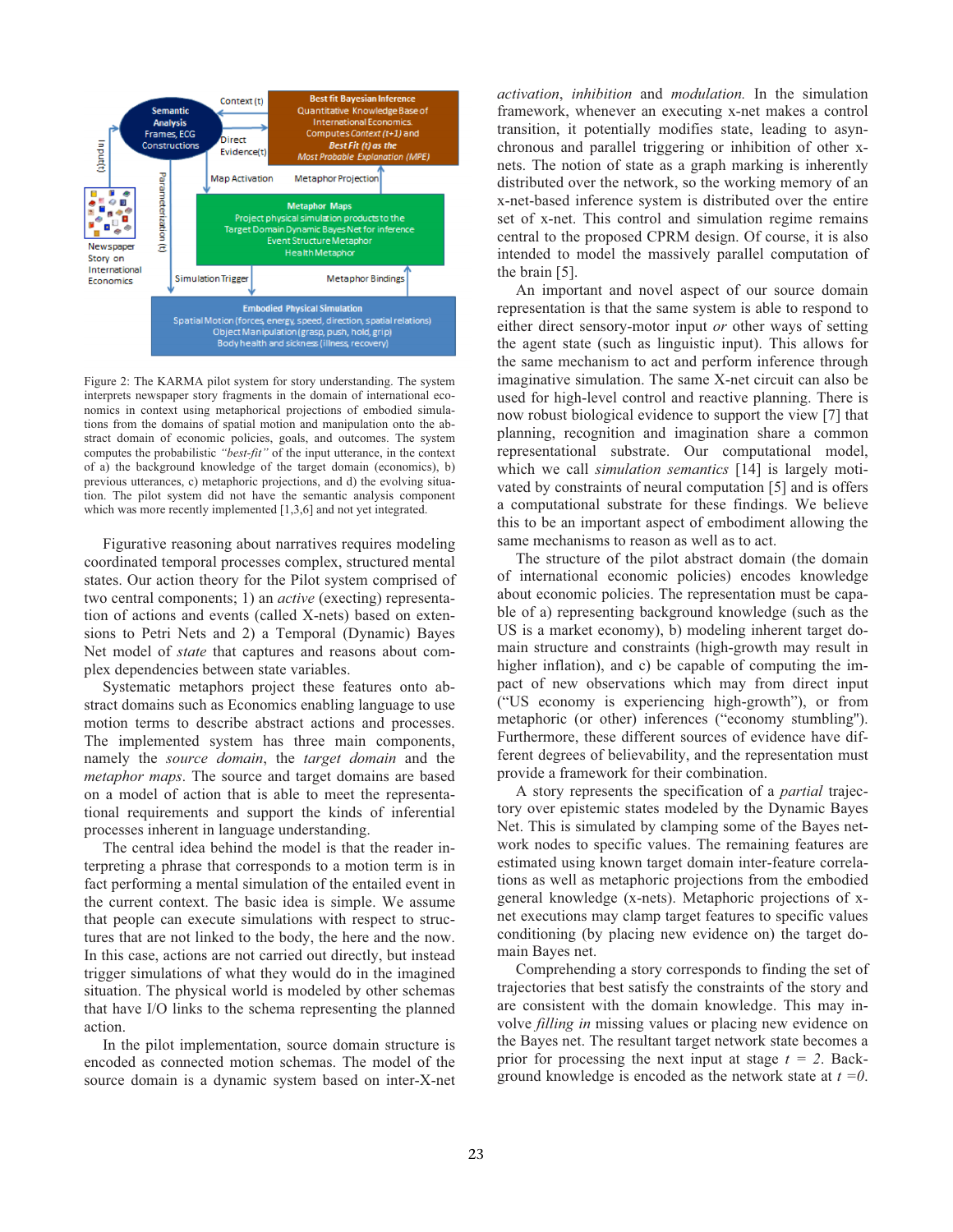Target inferences can go forward and backward in time in the estimation of the *best fitting interpretation* (most probable explanation) of the input story.

In the pilot system, the embodied domain theory had about *100* linked x-nets, while the abstract domain theory is a relatively sparse net of about *40* multi-valued variables with at most *4* temporal stages. It also encoded about *50* metaphor maps from the domains of *health* and *spatial motion*. These were developed using a database of *50 2-3* phrase fragments from newspaper stories all of which have been successfully interpreted by the program. Among the inferences made were those related to goals (their accomplishment, modification, subsumption, concordance, or thwarting), resources, aspect, frame-based inferences, perspectival inferences, and inferences about communicative intent. [3,5,19] report on the different types of inferences produced by the system.

In summary, our results suggest that a large proportion of commonplace narratives of abstract events seem to project embodied, familiar concepts onto more abstract domains such as economics and politics. This allows nonexperts to comprehend and reason about such abstract policies and actions in terms of more familiar and universal experience. The fact that the metaphoric inferences are context-sensitive, immediate, and defeasible set up fairly strong representational requirements for a metaphor interpretation system. The structured probabilistic representation coupled with the rich action semantics of x-net based simulation enables our model to capture subtle contingency relations between events necessary for routine commonsense inference. To make the system and its results available to the broader community, some fundamental problems need to be addressed.

#### **Problems with the Pilot System**

The KARMA narrative interpretation system was a "proof of principle" demonstration. While the variety and subtlety of inferences made exceeded any other system we are aware of, there was not a detailed computational analysis of the scale, scope and quality of the information communicated through metaphoric language or the ability of our approach to perform these inferences. One major barrier to scaling the pilot system to more complex inference tasks is the inefficiency of very large unstructured Bayes networks. A central problem with our DBN based state representation is that it is propositional and does not scale well to relational domains. We have been addressing this issue with a relational state representation based on Probabilistic Relational Models (PRM). Our approach, called Coordinated Probabilistic Relational Models (CPRM) is a synthesis of Stochastic Petri Nets for action and Probabilistic Relational Models for inference. Leon Barrett's thesis [2] describes CPRM, and its use in real time action modeling and inference. A full description of the computational architecture of CPRM is outside the scope of this paper.

A second problem is directly related to this paper and deals with the inadequate treatment of narrative structure within the pilot system. While narratives make use of event structure and goals and actions, narratives have specific dimensions and structure that the pilot system does not address. The point is that a narrative is far more than just a description of events. A narrative has a cognitive structure, and a given narrative may extend over time, often a long time. Newspaper reports are often about stages in a narrative as was shown in the pilot system results.

Narratives can structure the past (as in autobiography and explanation of the current situation) or the future (what to expect and what to do), and in the present they can link the past to expectations about the future. Narratives tell you what is important and why. A narrative makes certain experiences salient, that is, it gives them a value, by activating them in a structure. The salient structure can be a complication (say, a threat), a denouement (say, a call for action), or a resolution (say, an occasion for satisfaction). Narratives are called on to satisfy curiosity, allow for empathy and self-projection, guide memory formation and reconstruction, and provide an autobiographical self. Narratives allow us to function sensibly in the world and are central to a sense of self. It is time to look at precisely what structures make up a narrative and how we can model them and study them scientifically.

# **Dimensions of Narrative Structure**

The scientific study of narrative requires five aspects of narrative structure.

- The dimensions of structure in elementary narratives.
- The compositional principles governing how elementary narratives combine to form complex narratives.
- The conceptual metaphors that map basic narrative structures onto many subject matters — from fairy tales, to detective stories, to politics, to stories of scientific discovery.
- The principles of linguistic pragmatics governing how complex narratives are told in context.

Let us begin with the dimensions of structure in elementary narratives. We will then discuss some compositional principles for complex narratives.

# **Dimensions of structure in Narratives**

*Dimension 1: Moral systems and guides to living* 

 Fables and stories typically have morals. We see these overtly by the dozen in Aesop's fables. Their morals are ways of understanding the world and guides to both moral and practical living. Consider the fable of "The Bat, the Birds, and the Beasts."

A great conflict was about to come off between the Birds and the Beasts. When the two armies were collected together the Bat hesitated which to join. The Birds that passed his perch said: "Come with us"; but he said: "I am a Beast."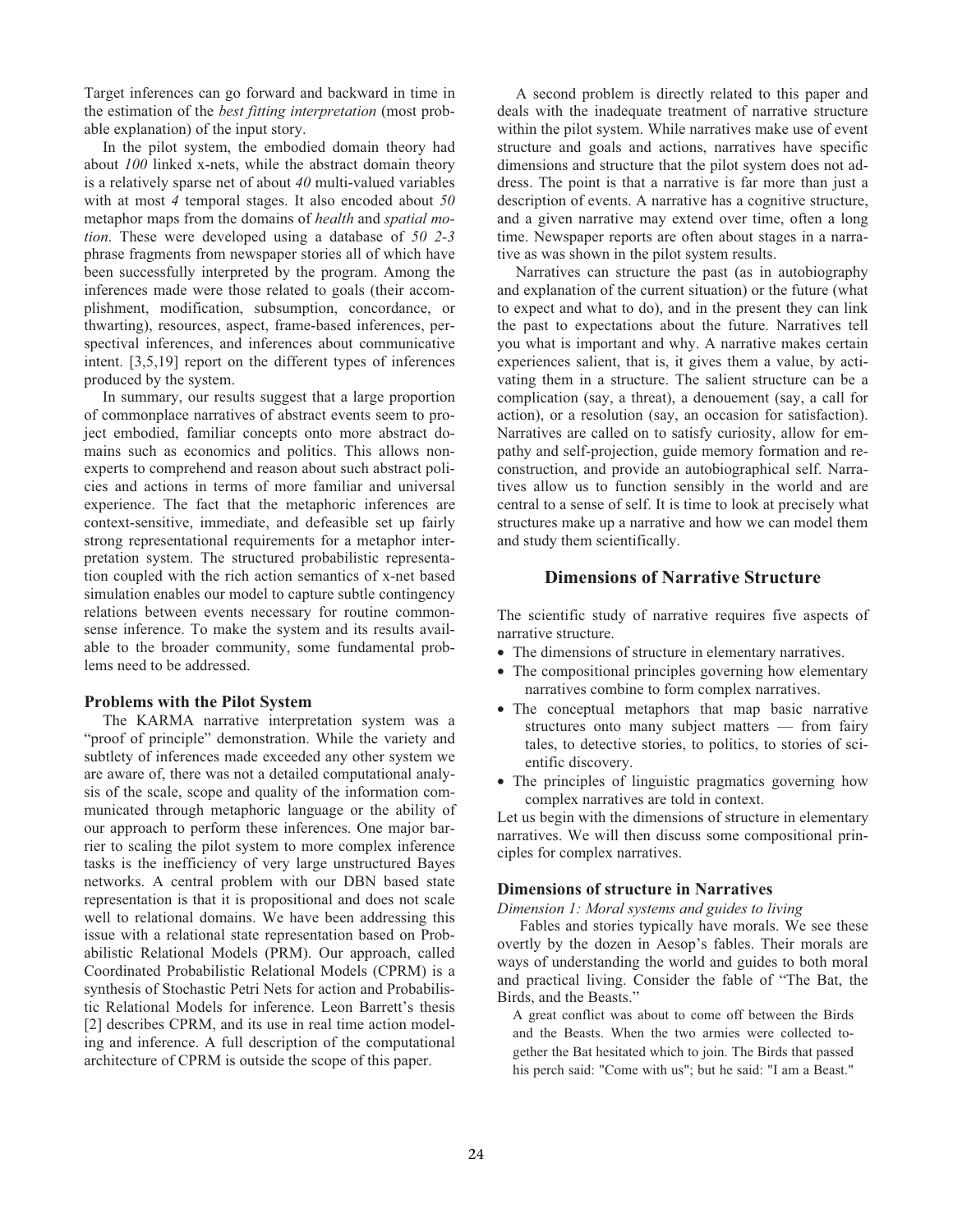Later on, some Beasts who were passing underneath him looked up and said: "Come with us"; but he said: "I am a Bird." Luckily at the last moment peace was made, and no battle took place, so the Bat came to the Birds and wished to join in the rejoicings, but they all turned against him and he had to fly away. He then went to the Beasts, but soon had to beat a retreat, or else they would have torn him to pieces. "Ah," said the Bat, "I see now, "He that is neither one thing nor the other has no friends."

Aesop's fables are all metaphorical, nominally about animals, but really about people. The fundamental metaphor is that *Human Characteristics Are Animal Instincts*, and the point of the fables is that humans act like animals, but with insight, humans can make choices to change their circumstances, whereas animals cannot.

Narratives typically have a moral dimension. Moral systems structure systems of narratives, which allow narratives to provide guidelines for how to live. Villains must be punished, heroes rewarded, the Horatio Alger hero should succeed, the tragedy results in harm to the protagonist, and so on. Conceptual metaphor is central to the constitution of moral systems and to projection of narratives onto everyday situations. The KARMA system, as it stands, needs to be enhanced with moral narrative structures and conceptual metaphors pertaining to morality.

## *Dimension 2: Folk Theories of how people and things work.*

Folk theories are largely unconscious, automatic cognitive structures characterizing how things work or what properties things and people have. There is nothing derogatory about our use of the term "folk." They are used in everyday life. There are folk theories about what people are like, what causes what, what are plans and goals, what and why people steal, why people buy, how light switches work, what intelligence is, how people learn, how politics works, and so on. Part of what constitutes a culture or subculture is its collection of folk theories and the logics they bring with them into narratives. Folk theories provide a crucial backdrop to narrative structure, and they are used to draw morals and other inferences. For example, take folk theories of learning. Here are some common ones: (A) People learn only when rewarded for learning and punished for not learning. (B) People are naturally inquisitive and learn on their own when obstacles are removed. (C) People learn when they have good teachers. (D) People learn when good theories of learning are applied. All of these show up in one type of narrative or another. We believe that the rich representation of events, goals, outcomes, and behavior underlying the KARMA system architecture provides a promising framework to encode folk theories and their use in narrative; however the knowledge engineering task remains an ongoing endeavor.

#### *Dimension 3: Overall Plot Structure***.**

Narratives have a high-level organizational structure that, in typical cases, looks like this: Generic plot roles (e.g., Protagonist, Antagonist, Helpers), a Background, a

Complication, a Main Event (e.g., a struggle, test, trial, decision, or other crucial event), a Denouement (that is, a Resolution), the Consequence, and the Moral (if any). Conceptually, these are linearly ordered in the conceptual logic of the plot.



Figure 3: The dimensions of narrative structure.

In an actual story told in language, they may be ordered differently. For example, a newspaper story might lead with any one of these, depending on what constitutes "news." For example, The NY Times on July 31, 2010, included the following stories exemplifying different parts of overall plot structure.

- "Voice on Phone Is Lifeline for Suicidal Veterans" is a *Background* story about problems of veterans fitting back into society after serving in the Middle East.
- "Debate Heating Up on Plans For Mosque Near Ground Zero" is about a *Complication*: The Anti-Defamation League has decided to oppose the mosque.
- "Flu Vaccines Are Approved and Urged for Most" reports on a *Main Event*, a decision by the Food and Drug Administration to approve flu vaccines and recommend them to the public.
- "Advice By Panel Is To Reprimand, Not Oust, Rangel" is a *Denouement* to the process of investigating charges against Rep. Charles Rangel, but it is a *Complication* for the next step in the process.

• "Afghan Women Fear the Loss of Modest Gains" is a *Consequence* of the Taliban resurgence in Afghanistan. KARMA currently does not encode plot structures and would have to be extended with a plot structure X-net that captures the conceptual logic of the dynamically unfolding narrative and generates expectations and inferences in a manner very similar to the *controller* network in our model of linguistic aspect [13,14].

#### *Dimension 4: Plot Schemas*

Specific plots fill in the overall plot structure of a narrative with more specific content. Examples include:

• Tragedy, comedy, hero story, love story, detective story, quest, a rise and fall, a success story, a development narrative, an origin myth, a redemption, and so on.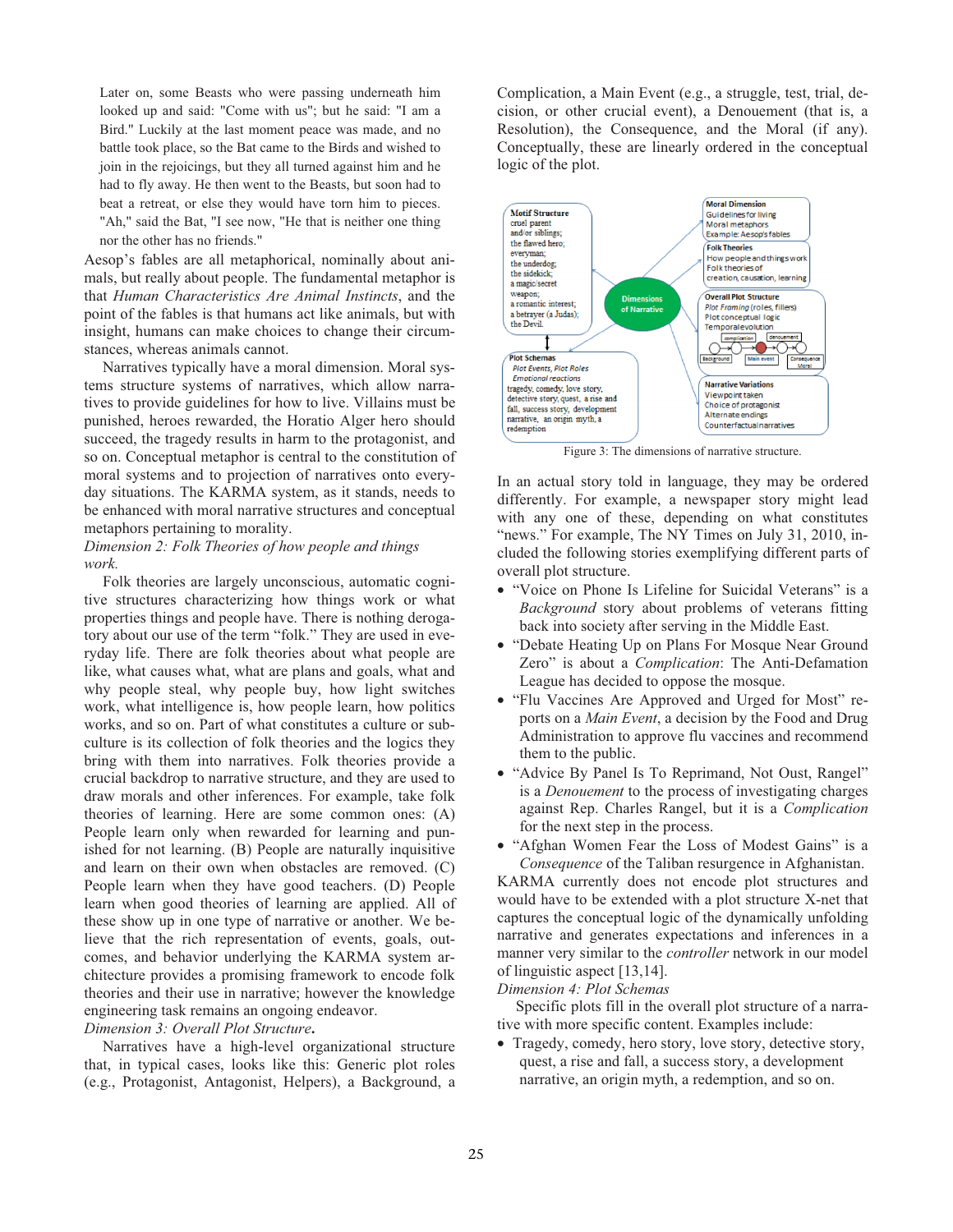- Each specific plot has specific events that fill in the parts of the overall plot structure; it has to have a Background (*Once upon a time*, *In the Colorado primary*, and so on), a Complication (A popular legislator challenges the wealthy incumbent senator who has raised more money), Main Event (The primary election), etc.
- Each specific plot has Plot Roles, e.g, Hero, Villain, Victim; Hero on a quest, his or her Holy Grail, Difficulties along the way; and so on.
- Conventional emotional reactions to each specific plot event; e.g., anger at villainous action, anxiety and fear at encounter of hero with villain; relief and joy at hero's victory; satisfaction with the consequence.

#### *Dimension 5: Motif structure*

Narratives are often used to understand and describe one's life. This idea has been a commonplace in psychotherapy since Freud's description of the Oedipus Complex. A recent example is Collette Dowling's book, *The Cinderella Complex.* There she describes a metaphor based on the structure of the Cinderella fairy tale. Cinderella is beautiful, good-hearted, bright, and hard-working, but she is oppressed by the situation she is in. She is a helpless stepchild oppressed by an evil stepmother and two evil stepsisters. She cannot escape her situation on her own. She has to be saved by a man — the Prince. In the Cinderella narrative that Dowling describes, attractive, good-hearted, talented women see themselves as Cinderellas, taking themselves to be helplessly caught in oppressive situations, waiting for their prince to come. They are living their lives by the Cinderella narrative.

What we learn from this is that classical narratives can be applied metaphorically to one's own life or to other situations, often unconsciously. Another thing we learn is that there are what the great folklore scholar Stith Thompson called "motifs." Our culture has a great many. The Cinderella figure is only one. Another is the Devil, embodying pure evil, out to lure moral people into doing immoral things at the cost of their immortal souls. In literature, there is Faust and The Devil and Daniel Webster. In real life, the devil motif, a villain of pure evil, has been used of Charles Manson and Saddam Hussein.

A favorite motif is the hero with a fatal flaw that threatens to, or does, lead him to a tragic end. Achilles is the classical case: the strongest, bravest, best-looking Greek warrior, whose body is invulnerable except for his heel. He wins battle after battle, until in a crucial battle he is shot in the heel with an arrow and dies. A modern version is Superman, who is vulnerable only to Kryptonite, which villains somehow get a hold of. The fatal flaw usually appears in the course of a heroic quest — whether to defeat the Trojans and bring Helen back to Greece or to rid Metropolis of criminals and occasionally save the world.

Well-known conventional types filling in plot roles, described extensively in Stith Thompson's *Motif Index* (http://www.folklore.bc.ca/Motifindex.htm), include the cruel parent and/or siblings; the flawed hero, everyman, the

underdog, the sidekick; a magic or secret weapon; a romantic interest; a betrayer (a Judas); the Devil; and so on. Such choices often come with even more specific plot schemas. These figures usually come with more specific plot structures. The Devil tries to get someone's immortal soul by offering to fulfill certain desires. The Cruel Parent and Siblings often goes with a virtuous, but oppressed Cinderella who is saved by a Prince who recognizes her beauty and virtue. The Underdog is a virtuous Hero who has to compete with a much more powerful Villain.

In future work, we plan to use the FrameNet and ECG structure [4,5,6] to encode the commonly occurring motifs and the X-net computational framework to encode the different plot schemas. Our previous work [4] combining these techniques for frame based inference in KARMA points toward a possible integration of motif structure and plot schemas in a computational model of narrative. *Dimension 6: Narrative Variations*

Narratives may vary the viewpoint taken, the choice of protagonist (who you identify with), choose an alternative ending to a classic narrative, and so on. For example, John Gardner's *Grendel* tells the story of Beowulf from the point of view of the monster, Grendel. In The *Yiddish Policemen's Union*, after the Holocaust, Israel doesn't work out in 1948 and a large number of Jews are relocated for 60 years to Sitka, Alaska. A Hasidic sect is a violent gang. And the potential Messiah decides he doesn't want to be the Messiah. The narrative is structured by variations on more traditional narratives. The Israel Bond novels are comic take-offs on James Bond novels, with the hero being a Jewish schlep named Israel Bond. Recent extensions to the KARMA system with algorithms for inference with alternative and counterfactual narrative [14] have already shown how some of the variations can be modeled. A proper treatment of narrative viewpoint will require the full integration with mental spaces and ECG grammar [1,3,5,6], which is an ongoing task.

### **Plot Composition**

Complex narratives are often composed of elementary narratives. These were first described in George Lakoff's 1964 [9] address to the Linguistic Society of America, "Structural Complexity in Fairy Tales." It follows up on Vladimir Propp's classic "Morphology of the Folktale" [15], reanalyzing the data there in terms of Chomskyan generative grammar. This was followed up on in the 1970's by David Rumelhart's work on story grammars and Schank and Abelson's scripts [16,17,18].

 Figure 4 shows some basic plot composition structures. The composition structures are a subset of the existing composition templates in KARMA and its extensions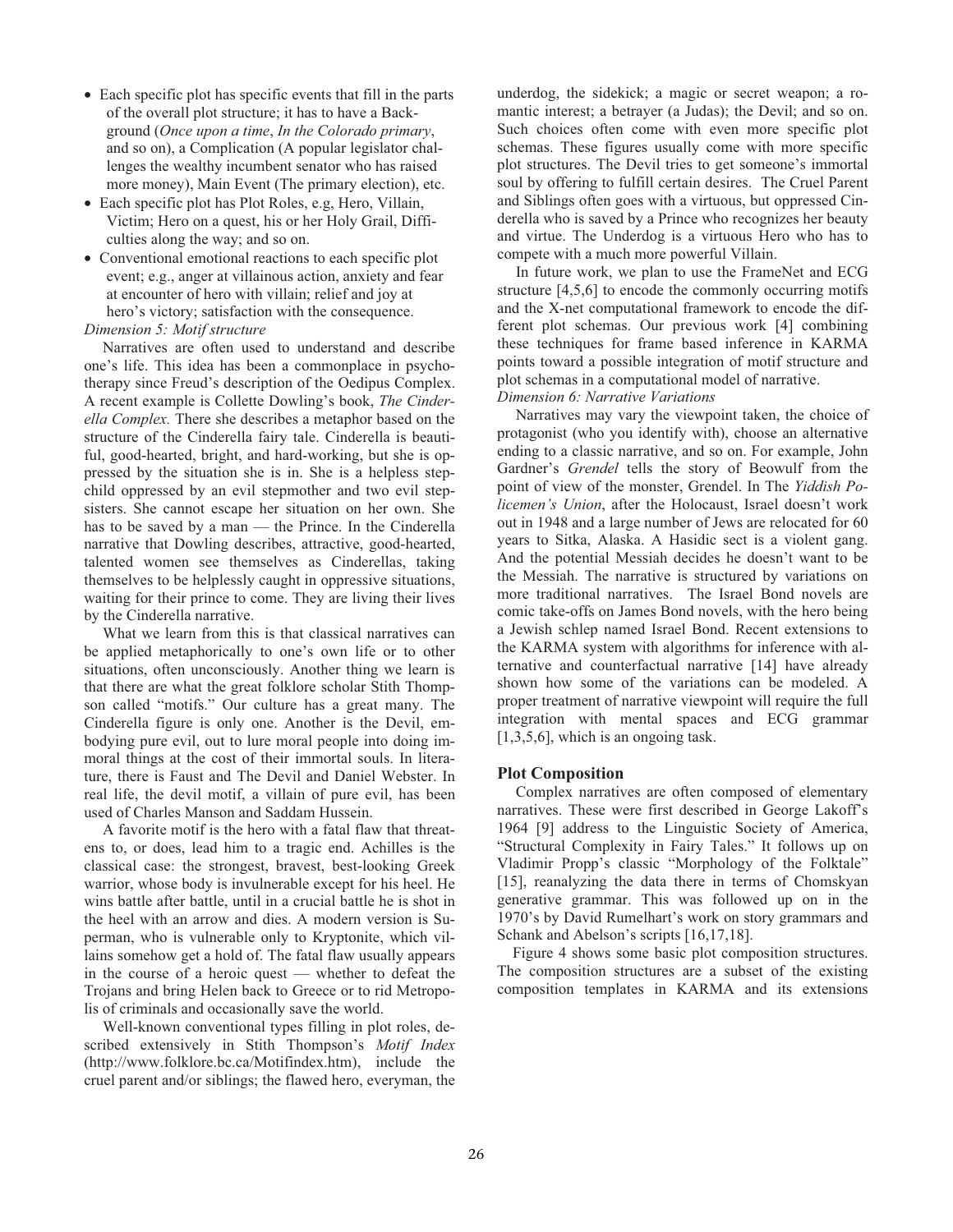

Figure 4: Some examples of compositional narrative structures. The basic narrative is modeled as a CPRM module (please see the text) with a narrative start (S) and end (T) state. The Plot CPRM (shown as a rectangle) encodes the various participants and roles and simulates the evolving narrative situations and events. The various arrangements of narratives, subnarratives, and plots/sub-plots constitute the various compositional possibilities (see [13,14] for more models of composition).

[2,12,13,14] and are already available for narrative modeling. The basic narrative is modeled as a CPRM and the different compositional principles specify control and data arrangement of individual plot and narrative schemas. The most typical compositional principles are:

- *Conventionally conjoined subnarratives*, e.g. the hero goes first to the Copper Kingdom, then the Silver Kingdom, then the Gold Kingdom; the candidate first loses a minor race, learns his lesson, and goes on to win successive races; someone on a quest must overcome a succession of obstacles before getting a chance at the Holy Grail; and so on. Each subnarrative is a predecessor in a sequence of narratives.
- *Modifying subplots*. For example, in Russian fairy tales, there is often a subplot that tells how the hero, Ivan, got his magic sword, a subplot in which he encounters the Baba Jaga and answers three riddles and gets the sword as a reward. In the narrative of the Vietnam War, the story of the publication of the Pentagon Papers is a modifying subplot, part of the story of how the public turned against the war. Modifying subplots may play a role in a larger plot or be used to exemplify the qualities of the hero, villain, or victim.
- *Competing subplots*. A competition may be understood through competing elementary narratives, where the hero of one is the villain of the other. The overall narrative may have one as the conquering hero, with the two subplots converging at the Main Event, the competition of the two heroes.
- *Motivating subplots*: A subplot may motivate the main plot, say, by reporting on some villainy with the main plot reporting on the revenge for it, or in general giving a rationale for the main plot.
- *Foreshadowing subplots*: A preceding subplot may have the same structure as the main plot, but with

minor characters. Or the subplot may exemplify the threat to the hero in the plot.

This is not intended to be a complete list. But it should provide an idea of how complex narratives arise from elementary narratives.

### **Metaphor projects narrative structure**

Conventional stories with conventional motifs are often mapped by conceptual metaphors onto everyday situations, e.g., in politics, science, the arts, a personal biography. The KARMA system discussed earlier is an implemented computational model that captures the essential components of this phenomenon. In addition, [12] hypothesizes specific invariants that project aspects of familiar and embodied human experience to structure stories about economics, politics, science and more abstract domains. These hypothesized invariant experiential structures are called *Cogs*. Cogs are candidate neural schema-circuits that structure sensory-motor experience as well as abstract understanding. These are acquired very early in life. They are simple, directly understood, and structure complex experiences and concepts. They constitute the semantics of grammar. Cogs include (a) *Event Structures* ("X-nets" (described earlier)) that compute phases of events (such as inception, ongoing, completion, suspension), viewpoints (zoom-in, zoom-out)), goals (their achievement and thwarting) and results, outcomes and rewards; (b) *Spatial relations* (schematic image structures (such as containers, orientation, topological relations (inside, outside)); paths (reified trajectories (such as linear, circular)); (c) *Force dynamic interactions* between entities (pushing, pulling holding, releasing, blocking, supporting, helping, hindering, preventing, enabling); (d) *Emotional pathways* (positive and negative), basic emotions (fear, disgust, anger, sadness, happiness, awe, satisfaction, surprise); conceptual schemas for emotions); (e) *Basic entity types and properties* (people, animals, plants, things; substance type; natural vs. artificial; functions; histories); (f) *Basic social relations*; (g) *Quantification* (individuals, pluralities, groups; count vs. mass). [12] has a more detailed discussion of Cogs and their use in language. The computational modeling of Cogs is an ongoing effort within the NTL group at Berkeley. [5,7,12,14] describe the current status of these efforts.

#### **Surface form and Pragmatics**

Linguists who have studied narrative have tended to concentrate on the linguistic form of spoken stories, and how narrative structure can be found in them. The modern tradition began with William Labov and Joshua Waletzky's 1967 paper, "Narrative Analysis: Oral Versions of Personal Experience"[8] and is an excellent example of detailed analysis of surface form in the service of teasing out narrative structure. Figure 5 depicts a recent